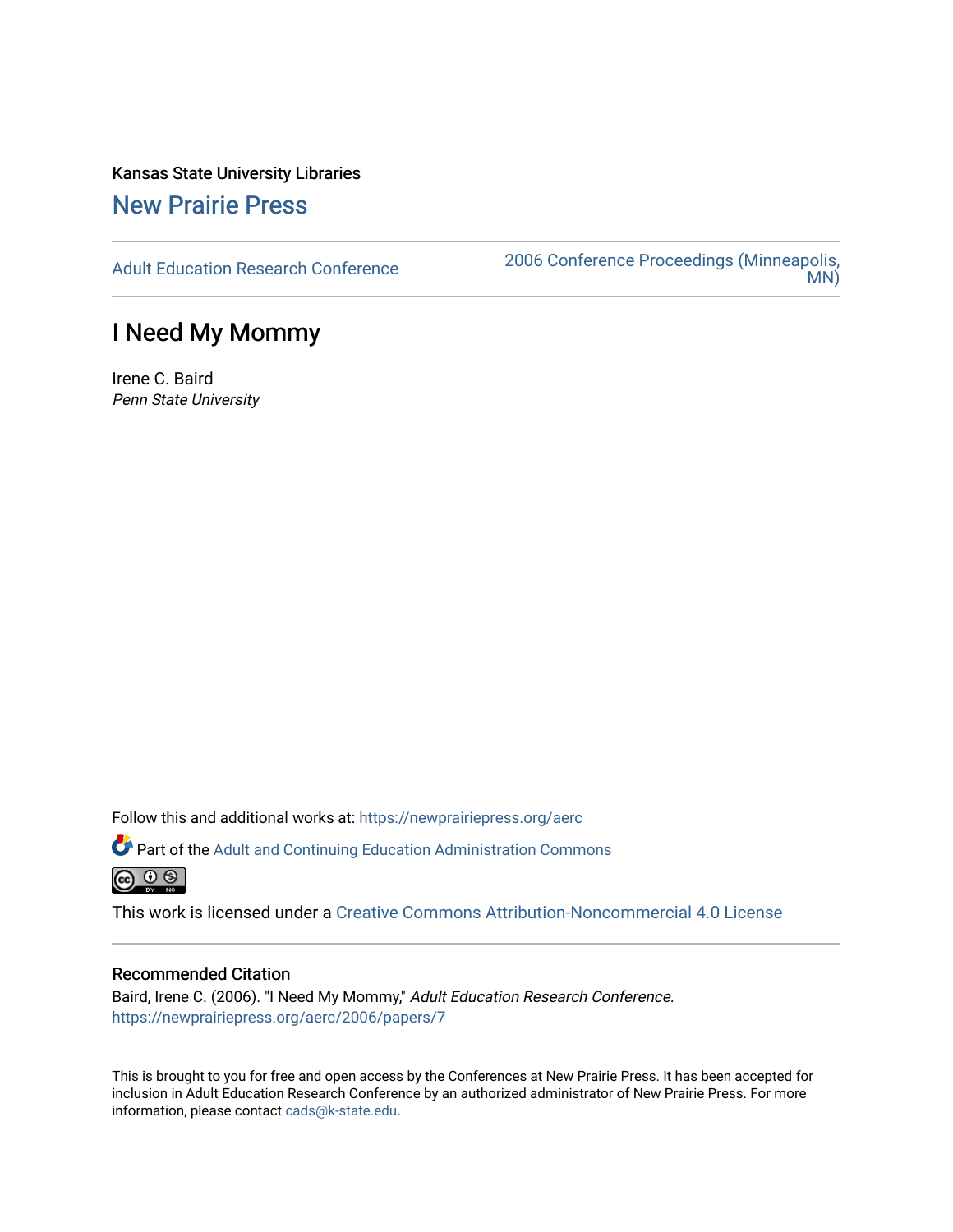## **I Need My Mommy**

Irene C. Baird Penn State Harrisburg

Keywords: drugs, incarcerated women, parenting **Abstract**: Drugs, mandated sentencing, overflowing prisons have negatively affected the lives of 2.3 million children of inmates. This study explored the efficacy of esteem building and parenting perspectives for incarcerated mothers preparing for release.

*Dear Mom, I hope you come home soon . . . I hope you never go back to jail again because I get fillings to when you go to jail (excerpt from a letter to a Mommy).*

#### **Introduction**

 The escalation of drug use among both genders, resulting in harmful/destructive behavior, is swelling prisons and jails to an unmanageable level. The most significant outcome is the devastating and often long-term impact on the children of inmates. In 2000, there were 3.6 million parents under some form of correctional supervision; they have produced a total of 2.3 million children. From a patriarchal perspective, the Corrections System is responding slowly by introducing programs on fathering; currently, however, the focus is more on pre-release preparation for financial security to reduce recidivism and, presumably, to provide child support. Alternatively, 70% of the incarcerated females are mothers, mostly single heads of household (Golden, 2005); the mind-set regarding them is that if they had been "good" girls, wives, mothers, they would not be in their present situation; they wouldn't need to learn how to be financially secure because there would be a responsible father to fill that role. It is assumed, however, that as females they should instinctively know how to parent even though, under the best of circumstances, there is limited preparation for the role (Thompson, 2000). These are unrealistic expectations of those who may want to fulfill, even succeed as mothers but have had minimal or poor parenting models. They may suffer from esteem issues provoked by a dominant society that defines gender roles and a life history that may include abuse, drugs, neglect and extreme poverty. The purpose of this study, therefore, was to present two groups of female inmates, within the context of a county jail, a Freirian-oriented program that addressed (1) self identity/definition and (2) positive parenting perspectives as preparation for community re-entry.

### **Methodology**

 For this study, Feminist Identity Theory and the Narrative Process complemented the Freirian-based framework, a model that began as a 1992 pilot project with homeless women and has been implemented at a county jail since 1994 (Baird, 1999, 1997a, 1997b, 1994). It involves engaging learners in reading, reflecting on and discussing literature by authors of similar race, class and experience in order to better understand and address their own crises. Subsequently they write poetry or prose on themes relevant to their own situations. Since research claims that improvements in self-esteem benefit the mother/child relationship (Parke & Clarke-Stewart, 2001), the intent of the process in this study was to provide the incarcerated women the opportunity and a medium for emerging from the prison "culture of silence" with a stronger sense of self while simultaneously exploring the parenting role.

19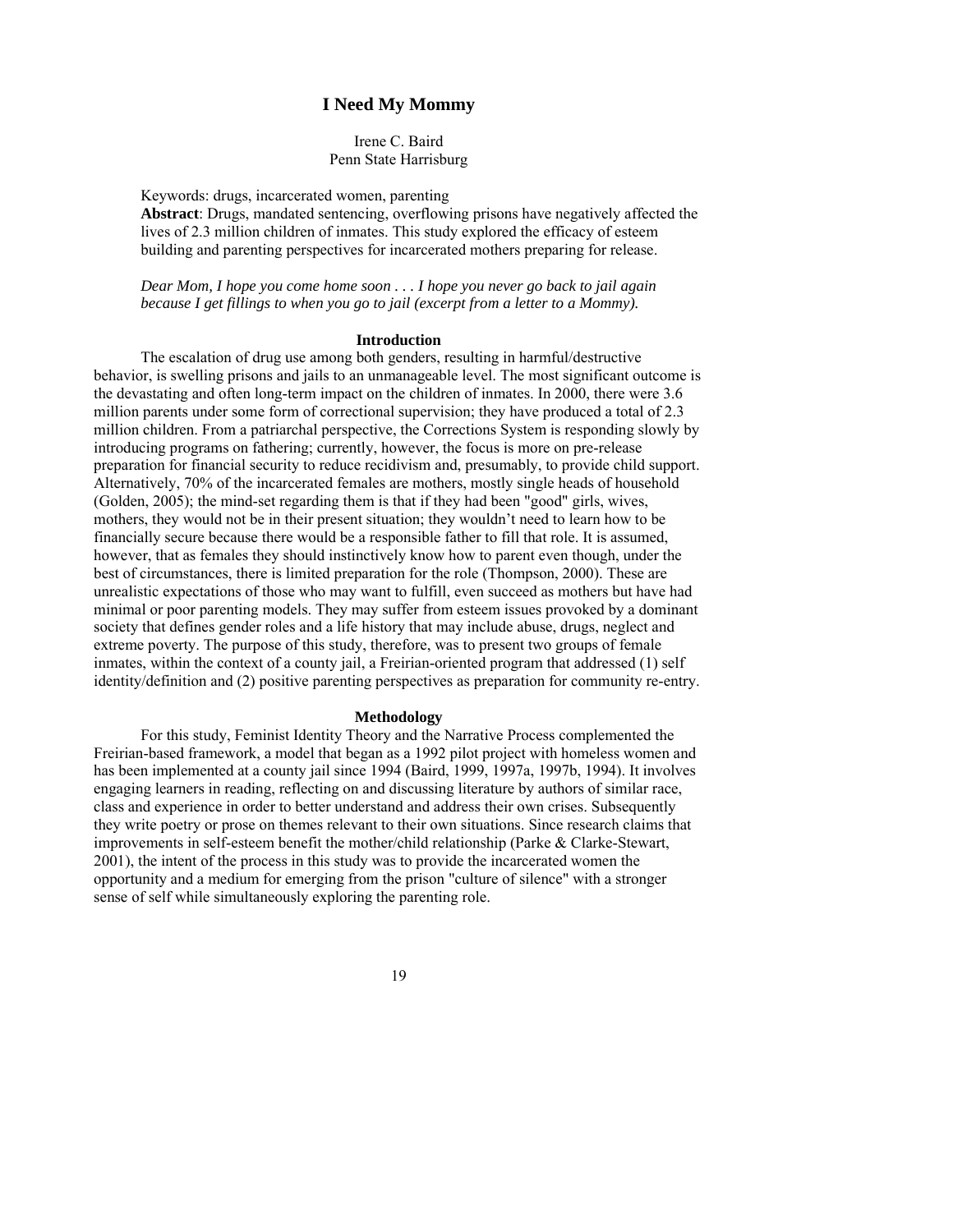Implicit in this process was defining one's reality, which Hill-Collins (1997) and Lorde (1997) maintain is the responsibility of those who have and own the experiences. The narrative component reinforced the process by helping learners understand their experiences. Empowerment resulted from reading and reflecting on where they have been, where they are and where they want to be (Rappaport, 1995). Further empowerment was derived from seeing their writing in print in the collection of stories they selected for their own publication.

 The study was conducted with two separate groups housed in a county jail. Interruptions such as hearings and lockdowns prevented a consistent number of participants in the sessions for which they could volunteer. Fifteen to twenty women managed to complete each of the two sessions devoted to this study. In both groups the women ranged in age from mid-twenties to mid-thirties; they were African-American, Anglo-American and Latina. The majority were confined primarily for drug-related issues.

 The intent during the first ten-week session was to spend forty-five minutes on selfidentity by revisiting childhood experiences after reading and reflecting on those of authors Patrice Gaines (1994) and Iyanla Vanzant (1998). The remaining forty-five minutes of each meeting were facilitated by a parenting educator who provided age-specific materials on children's development and management. The second group, during another ten week session, was a similar demographic. They were exposed to the same process and materials without benefit of the parenting educator. The same results were obtained for this group. *Self Discovery: I Am*

 Julia Boyd set the stage with her admonition to develop a healthy self-esteem "by being able to define ourselves for ourselves with two powerful words: I Am The inmates then used, as a reflective stimulus, the traumatizing life experiences detailed in the Gaines (1994) and Vanzant (1998) autobiographies. They were intent on telling their own stories, on defining their "I Am"; they also used their childhood experiences to reflect on what they had learned from these experiences. As an example, one inmate reading Gaines' reference of blaming her negative behavior on her father because of his failure to show love and because of an assumption that her father considered her worthless, prompted her to recall her own situation.

My fathers love . . . that's what I want.

My fathers love . . . just a simple task, love me, tell me you care

My fathers love . . . teach me, guide me, show you understand

My fathers love . . . it could have saved me

My fathers love . . . something he never gave me. (1993, p. 147).

Vanzant's description of brutal physical and verbal treatment by her grandmother generated:

 I need a mother who will not hit me when I do wrong I just want her to love me, no matter what path I choose in life. I just want her to love me.

 Both Gaines and Vanzant were sexually abused when they were young. Gaines, in her reflections, writes of the guilt she carried, of feeling shame for "making those men do that to you" (1994, p. 32). That elicited the following reflection:

20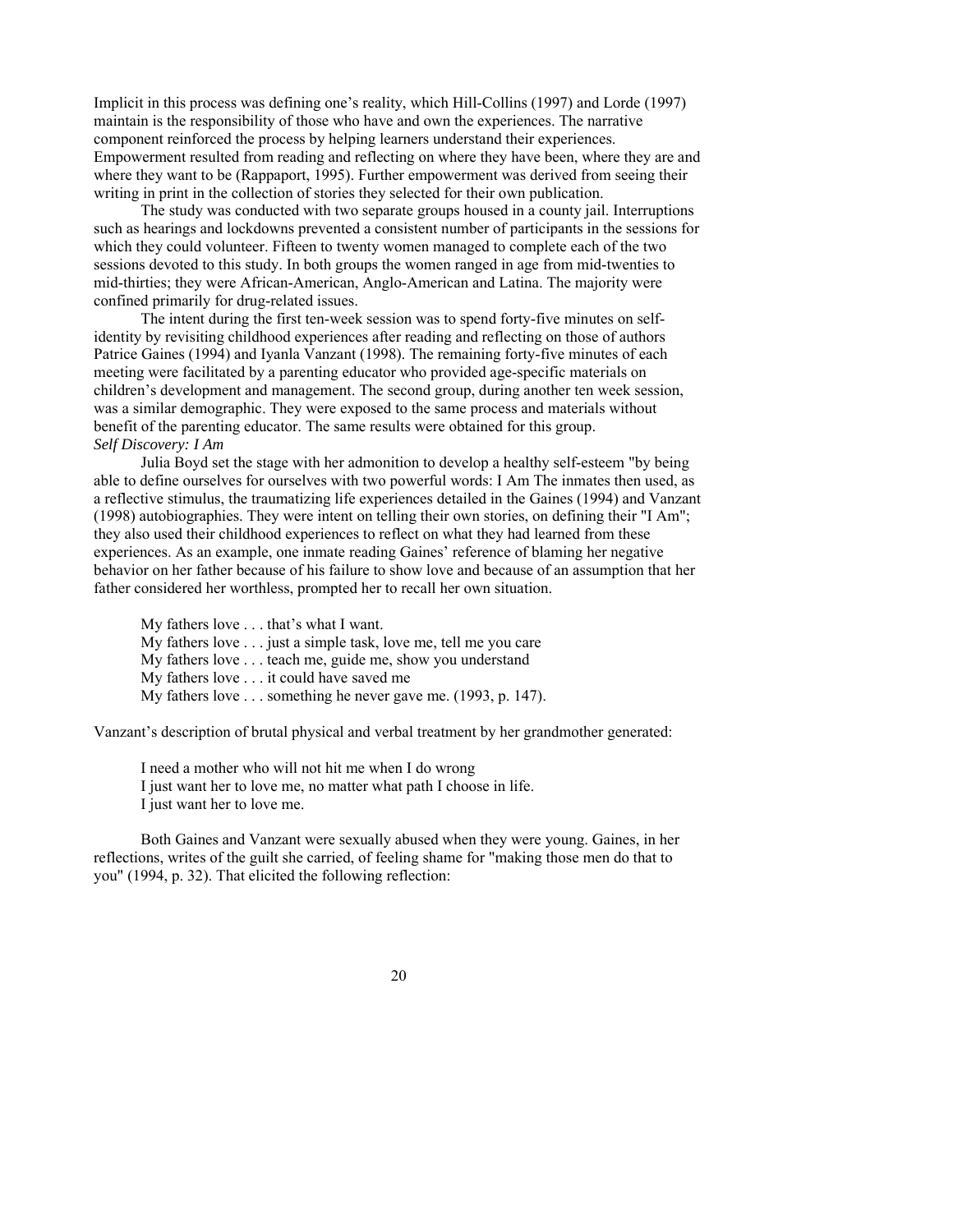He would always "make up," relieve his guilt by giving candy to heal the wounds he inflicted. Maybe that's when my eating disorder really began. Good would right a wrong. "A spoonful of sugar" keeps the pain down in the most damaging of ways. Food became my drug of choice since by the time I was four . . . I used food like him to right a wrong – to make me better.

Another inmate critiqued Vanzant's life story in this fashion: She has been in a lot of unhealthy relationships and instead of being able to recognize this as abuse, she's believing . . . accepting this as love because this is all she knows . . . Her father didn't love her, he rarely spent time with her when she was a child so there he emotionally abused her. He beat her once unconscious so he physically abused her . . . she allowed herself to take the blame for whatever happens especially when it's wrong because she doesn't know how to take a stand. Why? Because she's always been taught that everything that happens is her fault.

These women were adept at identifying and relating to the authors' issues because they resembled their own, especially those of neglect and separation:

And in my early childhood I could remember when my mother started her addiction. I would see her leaving me and my sister late at night and I would stand by the door when she left and when I would hear the door knob I would run for the couch. But I could never remember why I would stay up and wait for her. Maybe cause I thought she would leave and never come back.

 In the first group, as the sessions progressed, it became apparent that although the learners valued the parenting educator and her materials, they were not receptive to the "parenting education" approach. Their reactions were reminiscent of an evaluation by an inner city New York English teacher who tried to reach students through the power of writing. He found that they were not receptive to anything "abstract": it was all about the story (O'Conner, 1996). In addition to defining themselves through their stories on how they were parented, there were the realities they now faced: lack of visits from their children; lack of phone calls; wondering whether the caretaker was giving the children letters sent by the mothers; concern about the behavior of both the very young and the teenagers who were staying with grandparents or a father who was involved with drugs. As a result, the women expressed a preference for extending the first forty-five minute period with more reading and reflection *My Mommy Self*

*I am in jail again . . . there's one thing I . . . must think about . . . what I brought into this world, my children* (inmate's reflection).

 Gaines' (1994) and Vanzant's (1998) words seemed to assume a parable-like nature as their transformation evolved in their writing. As a result, the women now directed their thoughts to their children and their role as Mommy.

I have four beautiful children who I caused a lot of hurt and pain. I tried to ask myself was it something went wrong when I was growing up. I can't remember my mother as a single parent really stressing the importance of family values or how important it was to be there thro thick and thin.

21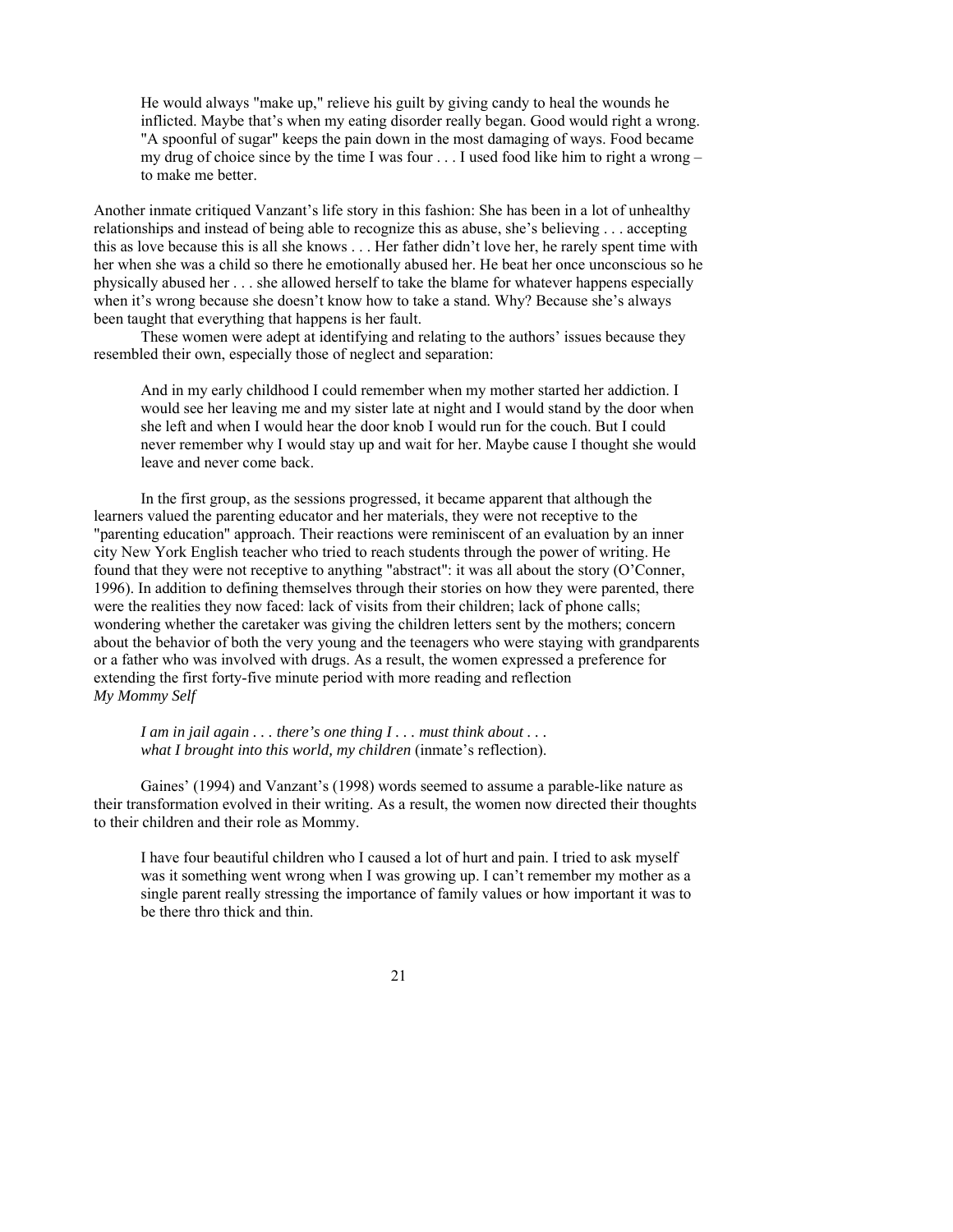Another mother asked where she went wrong as a parent: "I try my best but still as much as I want to nothing can change the fact that I left my child alone at the age of four." A not uncommon story was the real frustration of experiencing uncontrolled behavior on the part of the 5-year old who was "so cute and cuddly" as an infant: "I found out that having a baby is not what it's all crack up to be. I'm so afraid I'm not raising him the right way . . . I now have an angry child . . . What happen to such a sweet little boy . . . Did I fail him as a mother or do the best I can?" And finally,

I have kids I promise never to hit them To be a better parent is my choice Once I'm living with them again everyone will see That I'm a better parent than my daddy and mommy.

#### **Conclusion**

 As preparation for release and potential for reunification with their children, the women in this study supported the efficacy of Identity Theory and the narrative process, especially in their strong preference for learning through the story, for expressing reflections on the past and present to provide direction for the future. In terms of identity, they considered their role as women and mothers one which they could fulfill, even in which they might excel. Golden (2005) found that incarcerated mothers who have suffered through abuse, neglect and separation, which they tried to assuage through drugs, tended to embrace a traditional gender role,"clinging [to it] because it gave a cohesion and respect the dominant culture promised would be theirs."

 The purpose and findings from this study were confirmed by Sharp's research which promoted parenting education, adding that although child development is necessary, incarcerated mothers "need work on what it means to be a mother, and how this affects their self-esteem (2003, p. 179). Boyd adds, "So often [our] decisions have to be between a bad choice and a worse choice . . . but we don't have to give up believing in ourselves" (1993, p. 179). To which, an inmate speaking for the group, responded, "I can't change the past but I can make a better future [for my child and me]."

 In addition to helping the mother become a better parent than she had had, there need to be more studies on the children who experience a range of problems, physically, emotionally and behaviorally. The issue of separation by itself requires attention. Finally there are a series of other needs if we care about our communities:

 1. Education and job training that focus on non-traditional areas that provide benefits and upward mobility for self-sufficiency;

2. Community service rather than incarceration to eliminate separation from children;

 3. Social policy that educates the community about the needs of the incarcerated and their children, especially social policies that are sensitive to the issues of the minorities who are disproportionally incarcerated;

4. Seamless social services;

5. Programs on prevention rather than programs for women in prison.